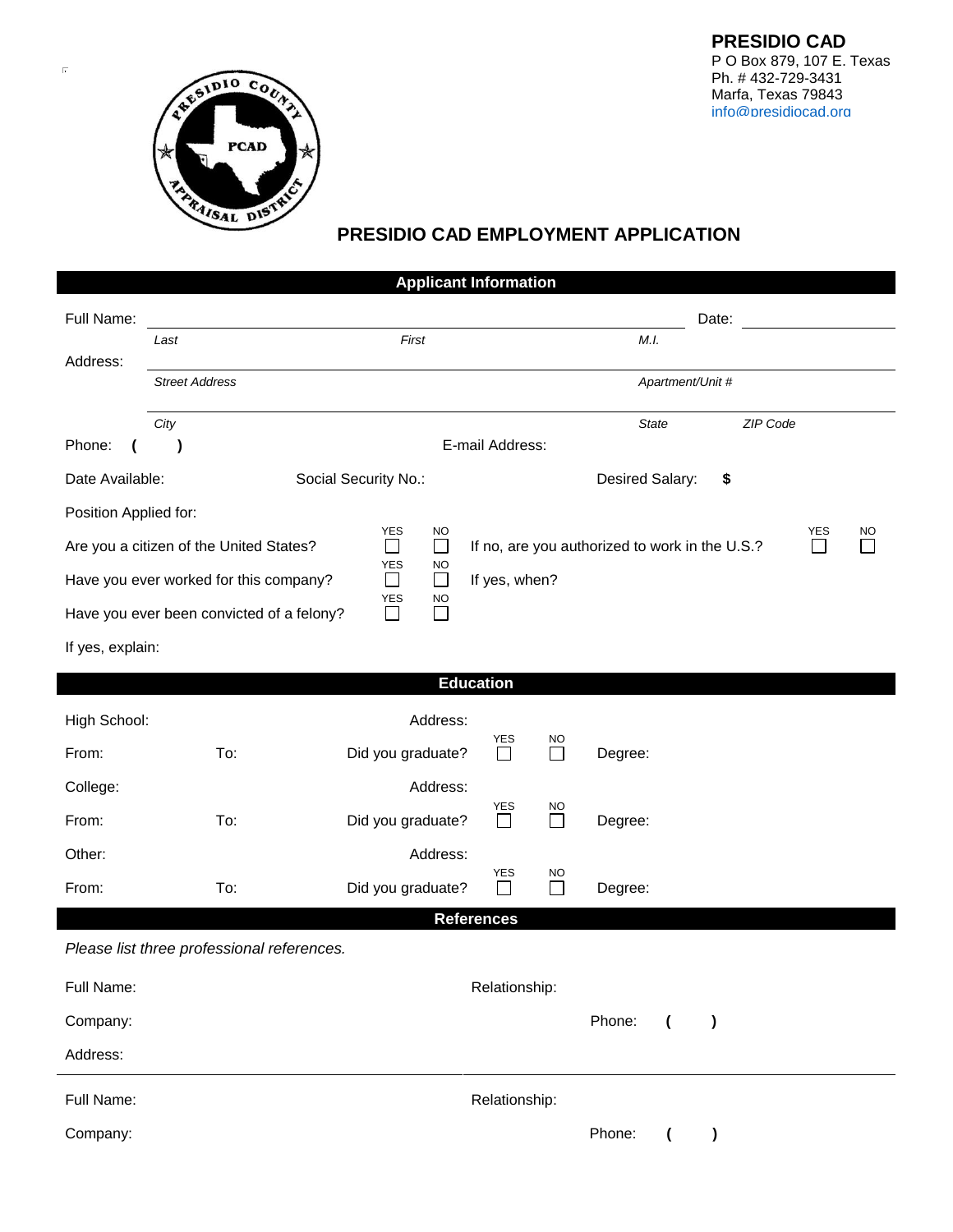

## **PRESIDIO CAD EMPLOYMENT APPLICATION**

| Address:                                                                                                                           |     |                            |  |                     |             |                |                   |  |
|------------------------------------------------------------------------------------------------------------------------------------|-----|----------------------------|--|---------------------|-------------|----------------|-------------------|--|
| Full Name:                                                                                                                         |     | Relationship:              |  |                     |             |                |                   |  |
| Company:                                                                                                                           |     |                            |  |                     | Phone:      | $\overline{ }$ | $\lambda$         |  |
| Address:                                                                                                                           |     |                            |  |                     |             |                |                   |  |
|                                                                                                                                    |     | <b>Previous Employment</b> |  |                     |             |                |                   |  |
| Company:                                                                                                                           |     |                            |  |                     | Phone: (    |                | $\lambda$         |  |
| Address:                                                                                                                           |     |                            |  |                     | Supervisor: |                |                   |  |
| Job Title:                                                                                                                         |     | Starting Salary: \$        |  |                     |             |                | Ending Salary: \$ |  |
| Responsibilities:                                                                                                                  |     |                            |  |                     |             |                |                   |  |
| From:                                                                                                                              | To: | Reason for Leaving:        |  |                     |             |                |                   |  |
| May we contact your previous supervisor for a reference?                                                                           |     | YES<br>$\vert \ \ \vert$   |  | <b>NO</b><br>$\Box$ |             |                |                   |  |
| Company:                                                                                                                           |     |                            |  |                     | Phone: (    |                | $\lambda$         |  |
| Address:                                                                                                                           |     |                            |  |                     | Supervisor: |                |                   |  |
| Job Title:                                                                                                                         |     | Starting Salary: \$        |  |                     |             |                | Ending Salary: \$ |  |
| Responsibilities:                                                                                                                  |     |                            |  |                     |             |                |                   |  |
| From:                                                                                                                              | To: | Reason for Leaving:        |  |                     |             |                |                   |  |
| May we contact your previous supervisor for a reference?                                                                           |     | YES<br>$\Box$              |  | <b>NO</b><br>$\Box$ |             |                |                   |  |
| Company:                                                                                                                           |     |                            |  |                     | Phone: (    |                | $\lambda$         |  |
| Address:                                                                                                                           |     |                            |  |                     | Supervisor: |                |                   |  |
| Job Title:                                                                                                                         |     | Starting Salary: \$        |  |                     |             |                | Ending Salary: \$ |  |
| Responsibilities:                                                                                                                  |     |                            |  |                     |             |                |                   |  |
| From:                                                                                                                              | To: | Reason for Leaving:        |  |                     |             |                |                   |  |
| YES<br>$\underline{NO}$<br>$\Box$<br>May we contact your previous supervisor for a reference?<br>$\Box$<br><b>Military Service</b> |     |                            |  |                     |             |                |                   |  |
| Branch:                                                                                                                            |     |                            |  |                     | From:       |                | To:               |  |

Rank at Discharge: Type of Discharge: Type of Discharge: